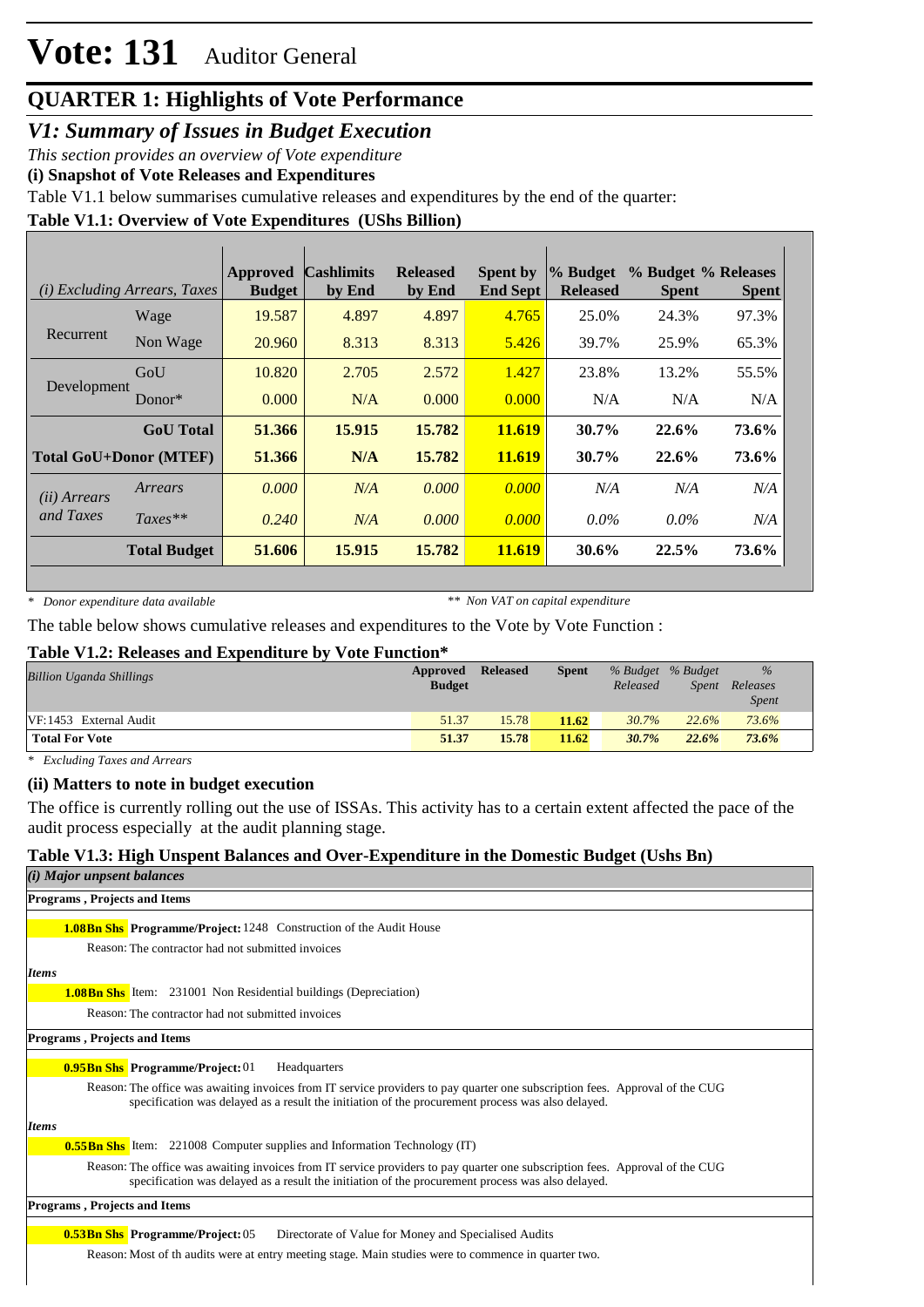### **Programs , Projects and Items**

#### **0.52Bn Shs Programme/Project:** 04 Directorate of Local Authorities

Reason: The office is curently rolling out the International Standards for Supreme Audit Institutions (ISSAIs) hence affecting the pace of the audit process

#### **Programs , Projects and Items**

**Birectorate of Forensic Investigations and Special Audits 0.51Bn Shs** Programme/Project: 06

Reason: The funds were for gratuity, consultancy for outsourced audits, staff trainings and other operational expenses.

### *(ii) Expenditures in excess of the original approved budget*

*\* Excluding Taxes and Arrears*

# *V2: Performance Highlights*

*This section provides highlights of output performance, focusing on key outputs and actions impelemented to improve section performance.*

# **Table V2.1: Key Vote Output Indicators and Expenditures\***

| Vote, Vote Function<br>Key Output                                         | <b>Approved Budget and</b><br><b>Planned outputs</b>                                                                                                                                                                                                                                                                       | <b>Cumulative Expenditure</b><br>and Performance                                                                                                                                                                                                                                | <b>Status and Reasons for any</b><br><b>Variation from Plans</b>                                                                                                             |
|---------------------------------------------------------------------------|----------------------------------------------------------------------------------------------------------------------------------------------------------------------------------------------------------------------------------------------------------------------------------------------------------------------------|---------------------------------------------------------------------------------------------------------------------------------------------------------------------------------------------------------------------------------------------------------------------------------|------------------------------------------------------------------------------------------------------------------------------------------------------------------------------|
| <b>Vote Function: 1453 External Audit</b>                                 |                                                                                                                                                                                                                                                                                                                            |                                                                                                                                                                                                                                                                                 |                                                                                                                                                                              |
| <b>Output: 145301</b>                                                     | <b>Financial Audits</b>                                                                                                                                                                                                                                                                                                    |                                                                                                                                                                                                                                                                                 |                                                                                                                                                                              |
|                                                                           | Description of Performance: 1,387 Audit Plan Memoranda<br>approved for 1,007 Local<br>Authorities, 109 MDAs, 134<br>Projects, 41 forensic<br>investigations and special<br>audits, 5 IT Audits and 91<br><b>Statutory Authorities.</b><br>1,387 Management letters<br>issued for 1,007 Local<br>Authorities, 109 MDAs, 134 | 626 APMs approved; 53 for<br>MDAs, 46 for SBs, 422 for<br>Local Authorities, 59 for FIIT<br>and 46 for projects audits.<br>242 Management Letters issued:<br>11 for Statutory Authorities, 19<br>for forensic investigations, 15<br>for projects and 197 for schools<br>audits. | The office is currently rollig out<br>the ISSAIs. This exercise has to<br>a certain extent affected the pace<br>of the audit process especially<br>the audit planning stage. |
|                                                                           | Projects, 41 forensic<br>investigations and special<br>audits, 5 IT Audits and 91<br>Statutory Authorities.                                                                                                                                                                                                                | 28 audit reports produced: 9<br>Statutory Authorities' audit<br>report and 19 special<br>investigation report                                                                                                                                                                   |                                                                                                                                                                              |
|                                                                           | 1,387 Financial audit reports<br>produced for 1,007 Local<br>Authorities, 109 MDAs, 134<br>Projects, 41 forensic<br>investigations and special<br>audits, 5 IT Audits and 91<br>Statutory Authorities.                                                                                                                     |                                                                                                                                                                                                                                                                                 |                                                                                                                                                                              |
| Performance Indicators:                                                   |                                                                                                                                                                                                                                                                                                                            |                                                                                                                                                                                                                                                                                 |                                                                                                                                                                              |
| No of Statutory Bodies<br>Audited                                         | 91                                                                                                                                                                                                                                                                                                                         | 9                                                                                                                                                                                                                                                                               |                                                                                                                                                                              |
| No of projects audited                                                    | 134                                                                                                                                                                                                                                                                                                                        | $\boldsymbol{0}$                                                                                                                                                                                                                                                                |                                                                                                                                                                              |
| No of MDAs Audited                                                        | 109                                                                                                                                                                                                                                                                                                                        | $\boldsymbol{0}$                                                                                                                                                                                                                                                                |                                                                                                                                                                              |
| No of Higher LGs Audited<br>(including Town councils<br>and sub-counties) | 1,007                                                                                                                                                                                                                                                                                                                      | $\mathbf{0}$                                                                                                                                                                                                                                                                    |                                                                                                                                                                              |
| No of forensic investigations<br>and special audits conducted             | 46                                                                                                                                                                                                                                                                                                                         | 19                                                                                                                                                                                                                                                                              |                                                                                                                                                                              |
| <b>Output Cost:</b>                                                       | UShs Bn:<br>21.564                                                                                                                                                                                                                                                                                                         | UShs Bn:<br>5.409                                                                                                                                                                                                                                                               | % Budget Spent:<br>25.1%                                                                                                                                                     |
| Output: 145302                                                            | <b>Value for Money Audits</b>                                                                                                                                                                                                                                                                                              |                                                                                                                                                                                                                                                                                 |                                                                                                                                                                              |
|                                                                           | Description of Performance: 10 VFM audit pre-study reports Pre study reports for 10 VFM<br>approved<br>6 Audit Plan Memoranda<br>approved for 2 follow up audits APMs for 3 specialized audits                                                                                                                             | audits approved                                                                                                                                                                                                                                                                 | The 2 PPP audits are awaiting<br>preparation and approval of PPP<br>audit manual and guidelines.                                                                             |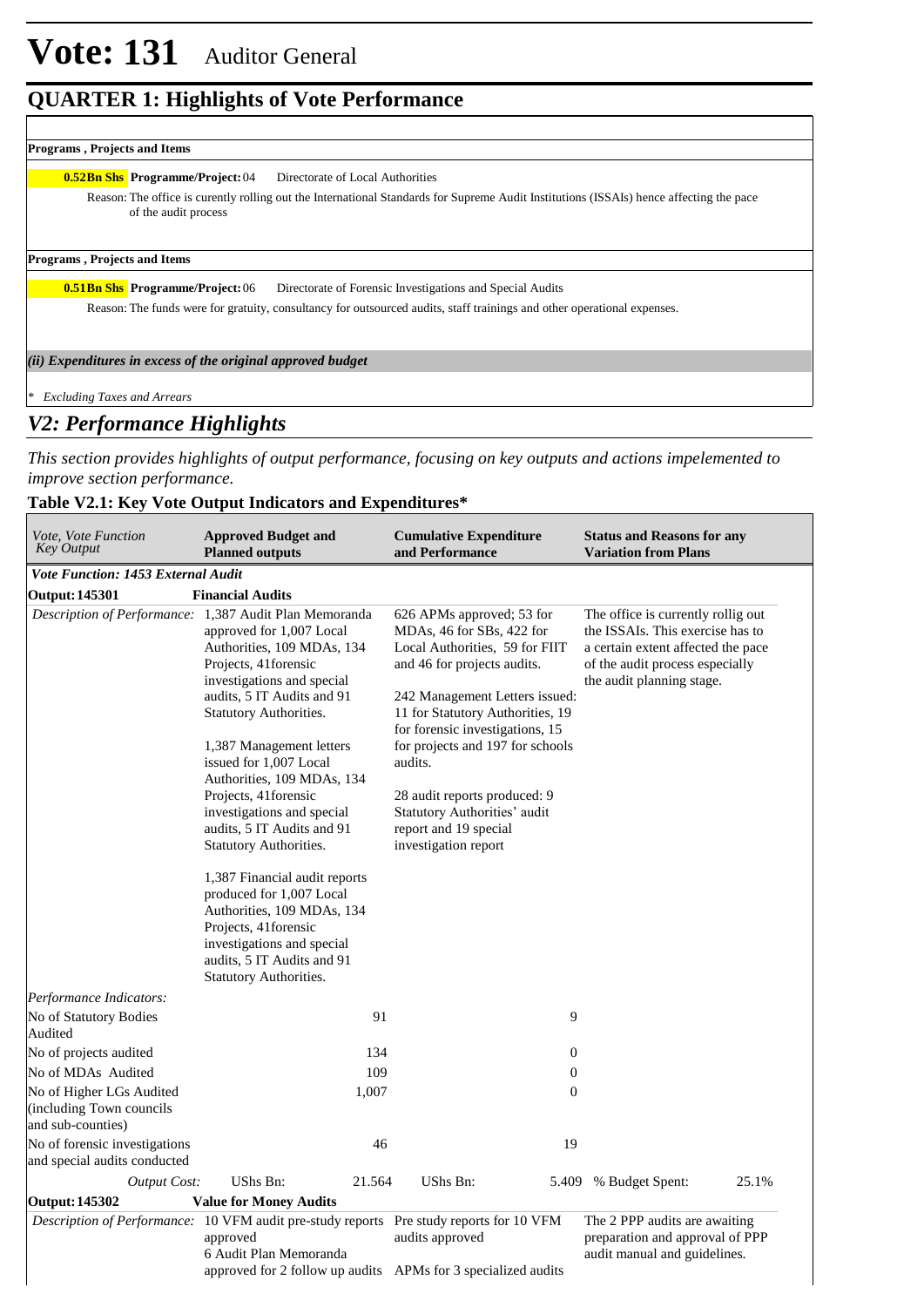| <i>Vote, Vote Function</i><br><b>Key Output</b> | <b>Approved Budget and</b><br><b>Planned outputs</b>                                                                                                                                                                                     |                         | <b>Cumulative Expenditure</b><br>and Performance |          | <b>Status and Reasons for any</b><br><b>Variation from Plans</b>                                                                |       |
|-------------------------------------------------|------------------------------------------------------------------------------------------------------------------------------------------------------------------------------------------------------------------------------------------|-------------------------|--------------------------------------------------|----------|---------------------------------------------------------------------------------------------------------------------------------|-------|
|                                                 | and 4 engineering audits<br>6 Management letters issued for<br>2 follow up audits and 4<br>engineering audits<br>10 main VFM audit reports<br>produced<br>6 Audit Reports produced for 2<br>follow up audits and 4<br>engineering audits |                         | approved                                         |          | 1 entity (road fund) that was<br>part of the 6 specialised audits<br>was audited as VFM and is<br>included in the 10 VFM audits |       |
| Performance Indicators:                         |                                                                                                                                                                                                                                          |                         |                                                  |          |                                                                                                                                 |       |
| No of VFM Audits conducted                      |                                                                                                                                                                                                                                          | 16                      |                                                  | $\theta$ |                                                                                                                                 |       |
| Output Cost:                                    | UShs Bn:                                                                                                                                                                                                                                 | 8.539                   | UShs Bn:                                         | 2.500    | % Budget Spent:                                                                                                                 | 29.3% |
| <b>Vote Function Cost</b>                       | <b>UShs Bn:</b>                                                                                                                                                                                                                          | 51.366 UShs Bn:         |                                                  | 11.619   | % Budget Spent:                                                                                                                 | 22.6% |
| <b>Cost of Vote Services:</b>                   | UShs Bn:                                                                                                                                                                                                                                 | 51.366 <i>UShs Bn</i> : |                                                  | 11.619   | % Budget Spent:                                                                                                                 | 22.6% |

*\* Excluding Taxes and Arrears*

The office planed to finalise and develop a number of manuals, guidelines and other policy documents which require fast tracking by the relevant departments if they are to be achived by end of the financial year.

### **Table V2.2: Implementing Actions to Improve Vote Performance**

| <b>Planned Actions:</b>                                                                                                                                                           | <b>Actual Actions:</b>                                                                                                                                                                  | <b>Reasons for Variation</b>                                                                                      |
|-----------------------------------------------------------------------------------------------------------------------------------------------------------------------------------|-----------------------------------------------------------------------------------------------------------------------------------------------------------------------------------------|-------------------------------------------------------------------------------------------------------------------|
| Vote: 131 Auditor General                                                                                                                                                         |                                                                                                                                                                                         |                                                                                                                   |
| Vote Function: 1453 External Audit                                                                                                                                                |                                                                                                                                                                                         |                                                                                                                   |
| Soroti, Jinja, Masaka and Mbale regional<br>offices connected to the OAG WAN                                                                                                      | <b>Specifications were developed</b>                                                                                                                                                    | Procurement to be initiated in Q.2                                                                                |
| Building the capacity of staff in audit<br>skills (performance audit, engineering<br>audit, IT audit and forensic investigations<br>etc). Support staff for professional courses. | 15 VFM staff were trained on efficiency<br>measurement and 8 in VFM modules 1<br>and 2.                                                                                                 | Other skills enhancement and professional<br>trainings are to be implemented in Q.2,<br>$Q.3$ and $Q.4$           |
|                                                                                                                                                                                   | 38 staff from the Directoate of Forensic<br>Investigation and IT audit were trained<br>on use of the Regularity Audit Manual                                                            |                                                                                                                   |
|                                                                                                                                                                                   | 20 staff were trained on Information<br><b>Security Assessment Methodology</b><br>(ISAM)                                                                                                |                                                                                                                   |
|                                                                                                                                                                                   | 50 staff were trained on use of IFMS                                                                                                                                                    |                                                                                                                   |
|                                                                                                                                                                                   | 5 staff were trained on use of<br><b>IDEA/CAAT</b>                                                                                                                                      |                                                                                                                   |
| Completion and comissioning of Audit<br>House and Mbarara regional office.<br>Acquisition of land for construction of                                                             | The Audit House Project was 97%<br>complete. To be commissioned in Q.2                                                                                                                  | The project experienced time overun in the<br>procurement process for IT AND AC<br>equipments hence extending the |
| Hoima and Moroto Regional Offices<br>Construction of Hoima and Moroto                                                                                                             | <b>Mbarara Regional Office was 75%</b><br>complete.                                                                                                                                     | completion time.                                                                                                  |
| <b>Regional Offices</b>                                                                                                                                                           | The procurement process for acquisition<br>of land for construction of Hoima and<br>Moroto Regional Offices was at its final<br>stages                                                  |                                                                                                                   |
|                                                                                                                                                                                   | The bidding documents for the designs<br>of both regional offices were reviewed<br>and forwarded to kfw for a no objection<br>before submission to Contracts<br>Committee for approval. |                                                                                                                   |

# *V3: Details of Releases and Expenditure*

*This section provides a comprehensive summary of the outputs delivered by the Vote and further details of Vote expenditures by Vote Function and Expenditure Item.*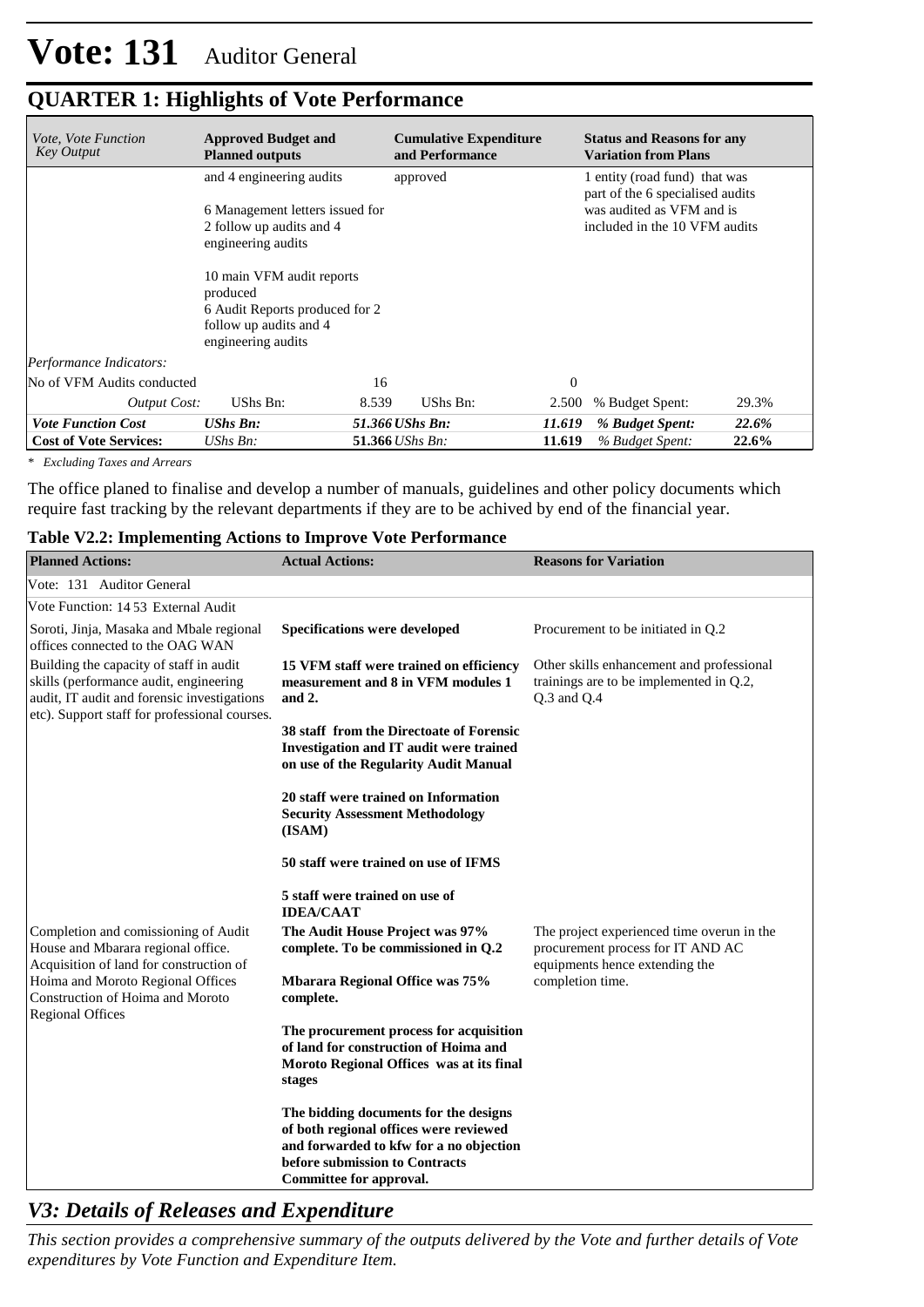# **Table V3.1: GoU Releases and Expenditure by Output\***

| <b>Billion Uganda Shillings</b>                                  | Approved      | <b>Released</b> | <b>Spent</b> | $%$ GoU       | $%$ GoU       | $%$ GoU      |
|------------------------------------------------------------------|---------------|-----------------|--------------|---------------|---------------|--------------|
|                                                                  | <b>Budget</b> |                 |              | <b>Budget</b> | <b>Budget</b> | Releases     |
|                                                                  |               |                 |              | Released      | <i>Spent</i>  | <i>Spent</i> |
| <b>VF:1453</b> External Audit                                    | 51.37         | 15.78           | 11.62        | 30.7%         | 22.6%         | 73.6%        |
| Class: Outputs Provided                                          | 40.55         | 13.21           | 10.19        | 32.6%         | 25.1%         | 77.1%        |
| 145301 Financial Audits                                          | 21.56         | 6.43            | 5.41         | 29.8%         | $25.1\%$      | 84.1%        |
| 145302 Value for Money Audits                                    | 8.54          | 3.54            | 2.50         | 41.5%         | 29.3%         | 70.6%        |
| 145303 Policy, Planning and Strategic Management                 | 10.44         | 3.24            | 2.28         | $31.0\%$      | 21.9%         | 70.5%        |
| Class: Capital Purchases                                         | 10.82         | 2.57            | 1.43         | 23.8%         | 13.2%         | 55.5%        |
| 145371 Acquisition of Land by Government                         | 0.20          | 0.07            | 0.00         | 33.3%         | $0.0\%$       | $0.0\%$      |
| 145372 Government Buildings and Administrative Infrastructure    | 10.09         | 2.50            | 1.43         | 24.8%         | 14.2%         | 57.0%        |
| 145375 Purchase of Motor Vehicles and Other Transport Equipment  | 0.46          | 0.00            | 0.00         | $0.0\%$       | $0.0\%$       | N/A          |
| 145378 Purchase of Office and Residential Furniture and Fittings | 0.07          | 0.00            | 0.00         | $0.0\%$       | $0.0\%$       | N/A          |
| <b>Total For Vote</b>                                            | 51.37         | 15.78           | 11.62        | 30.7%         | 22.6%         | 73.6%        |

*\* Excluding Taxes and Arrears*

# **Table V3.2: 2015/16 GoU Expenditure by Item**

| $\frac{1}{2}$<br><b>Billion Uganda Shillings</b>         | <b>Approved</b><br><b>Budget</b> | <b>Releases</b> | Expend-<br>iture | % Budged<br><b>Released</b> | % Budget<br><b>Spent</b> | %Releases<br><b>Spent</b> |
|----------------------------------------------------------|----------------------------------|-----------------|------------------|-----------------------------|--------------------------|---------------------------|
| <b>Output Class: Outputs Provided</b>                    | 40.55                            | 13.21           | 10.19            | 32.6%                       | 25.1%                    | 77.1%                     |
| 211103 Allowances                                        | 1.43                             | 0.64            | 0.22             | 44.5%                       | 15.7%                    | 35.2%                     |
| 211104 Statutory salaries                                | 19.59                            | 4.90            | 4.76             | 25.0%                       | 24.3%                    | 97.3%                     |
| 212101 Social Security Contributions                     | 2.07                             | 0.52            | 0.52             | 25.0%                       | 25.0%                    | 100.0%                    |
| 213001 Medical expenses (To employees)                   | 0.83                             | 0.83            | 0.83             | 100.0%                      | 100.0%                   | 100.0%                    |
| 213002 Incapacity, death benefits and funeral expenses   | 0.04                             | 0.01            | 0.01             | 25.0%                       | 25.0%                    | 100.0%                    |
| 213004 Gratuity Expenses                                 | 1.08                             | 0.90            | 0.68             | 83.4%                       | 63.2%                    | 75.8%                     |
| 221001 Advertising and Public Relations                  | 0.03                             | 0.01            | 0.00             | 33.3%                       | 13.5%                    | 40.5%                     |
| 221002 Workshops and Seminars                            | 0.52                             | 0.13            | 0.12             | 25.0%                       | 23.4%                    | 93.7%                     |
| 221003 Staff Training                                    | 0.49                             | 0.18            | 0.06             | 37.5%                       | 11.6%                    | 30.9%                     |
| 221004 Recruitment Expenses                              | 0.06                             | 0.01            | 0.00             | 18.8%                       | 0.0%                     | 0.0%                      |
| 221007 Books, Periodicals & Newspapers                   | 0.04                             | 0.01            | 0.01             | 25.0%                       | 23.9%                    | 95.6%                     |
| 221008 Computer supplies and Information Technology (IT) | 1.59                             | 0.55            | 0.00             | 34.7%                       | 0.1%                     | 0.4%                      |
| 221009 Welfare and Entertainment                         | 0.26                             | 0.06            | 0.04             | 25.0%                       | 15.6%                    | 62.5%                     |
| 221011 Printing, Stationery, Photocopying and Binding    | 0.65                             | 0.13            | 0.00             | 20.8%                       | 0.6%                     | 2.9%                      |
| 221012 Small Office Equipment                            | 0.16                             | 0.04            | 0.02             | 25.0%                       | 9.8%                     | 39.3%                     |
| 221016 IFMS Recurrent costs                              | 0.07                             | 0.02            | 0.02             | 25.0%                       | 25.0%                    | 99.8%                     |
| 221017 Subscriptions                                     | 0.07                             | 0.02            | 0.01             | 25.0%                       | 15.1%                    | 60.2%                     |
| 222001 Telecommunications                                | 0.12                             | 0.03            | 0.00             | 25.0%                       | 1.4%                     | 5.6%                      |
| $223003$ Rent – (Produced Assets) to private entities    | 0.56                             | 0.56            | 0.28             | 100.0%                      | 50.7%                    | 50.7%                     |
| 223004 Guard and Security services                       | 0.16                             | 0.04            | 0.02             | 25.0%                       | 10.2%                    | 40.7%                     |
| 223005 Electricity                                       | 0.10                             | 0.02            | 0.02             | 25.0%                       | 16.6%                    | 66.2%                     |
| 223006 Water                                             | 0.07                             | 0.02            | 0.01             | 25.0%                       | 10.1%                    | 40.5%                     |
| 225001 Consultancy Services- Short term                  | 3.42                             | 0.77            | 0.28             | 22.4%                       | 8.3%                     | 37.2%                     |
| 227001 Travel inland                                     | 4.40                             | 1.73            | 1.39             | 39.3%                       | 31.5%                    | 80.3%                     |
| 227002 Travel abroad                                     | 1.19                             | 0.69            | 0.65             | 58.2%                       | 54.8%                    | 94.1%                     |
| 227003 Carriage, Haulage, Freight and transport hire     | 0.11                             | 0.03            | 0.00             | 25.0%                       | 0.0%                     | 0.0%                      |
| 227004 Fuel, Lubricants and Oils                         | 0.62                             | 0.15            | 0.12             | 25.0%                       | 20.1%                    | 80.5%                     |
| 228001 Maintenance - Civil                               | 0.21                             | 0.05            | 0.00             | 25.0%                       | 0.0%                     | 0.0%                      |
| 228002 Maintenance - Vehicles                            | 0.61                             | 0.15            | 0.10             | 25.0%                       | 17.2%                    | 68.8%                     |
| <b>Output Class: Capital Purchases</b>                   | 11.06                            | 2.57            | 1.43             | 23.3%                       | 12.9%                    | 55.5%                     |
| 231001 Non Residential buildings (Depreciation)          | 10.09                            | 2.50            | 1.43             | 24.8%                       | 14.2%                    | 57.0%                     |
| 231004 Transport equipment                               | 0.46                             | 0.00            | 0.00             | 0.0%                        | 0.0%                     | N/A                       |
| 231006 Furniture and fittings (Depreciation)             | 0.07                             | 0.00            | 0.00             | 0.0%                        | 0.0%                     | N/A                       |
| 311101 Land                                              | 0.20                             | 0.07            | 0.00             | 33.3%                       | 0.0%                     | 0.0%                      |
| 312204 Taxes on Machinery, Furniture & Vehicles          | 0.24                             | 0.00            | 0.00             | 0.0%                        | 0.0%                     | N/A                       |
| <b>Grand Total:</b>                                      | 51.61                            | 15.78           | 11.62            | 30.6%                       | 22.5%                    | 73.6%                     |
| <b>Total Excluding Taxes and Arrears:</b>                | 51.37                            | 15.78           | 11.62            | 30.7%                       | 22.6%                    | 73.6%                     |

# **Table V3.3: GoU Releases and Expenditure by Project and Programme\***

| <b>Billion Uganda Shillings</b> | Approved<br><b>Budget</b> | <b>Released</b> | <b>Spent</b> | $%$ GoU<br><b>Budget</b> | $%$ GoU | $%$ GoU<br>Budget Releases |  |
|---------------------------------|---------------------------|-----------------|--------------|--------------------------|---------|----------------------------|--|
|                                 |                           |                 |              | Released                 | Spent   | <b>Spent</b>               |  |
| <b>NF:1453</b> External Audit   | 51.37                     | 15.78           | 11.62        | 30.7%                    | 22.6%   | 73.6%                      |  |